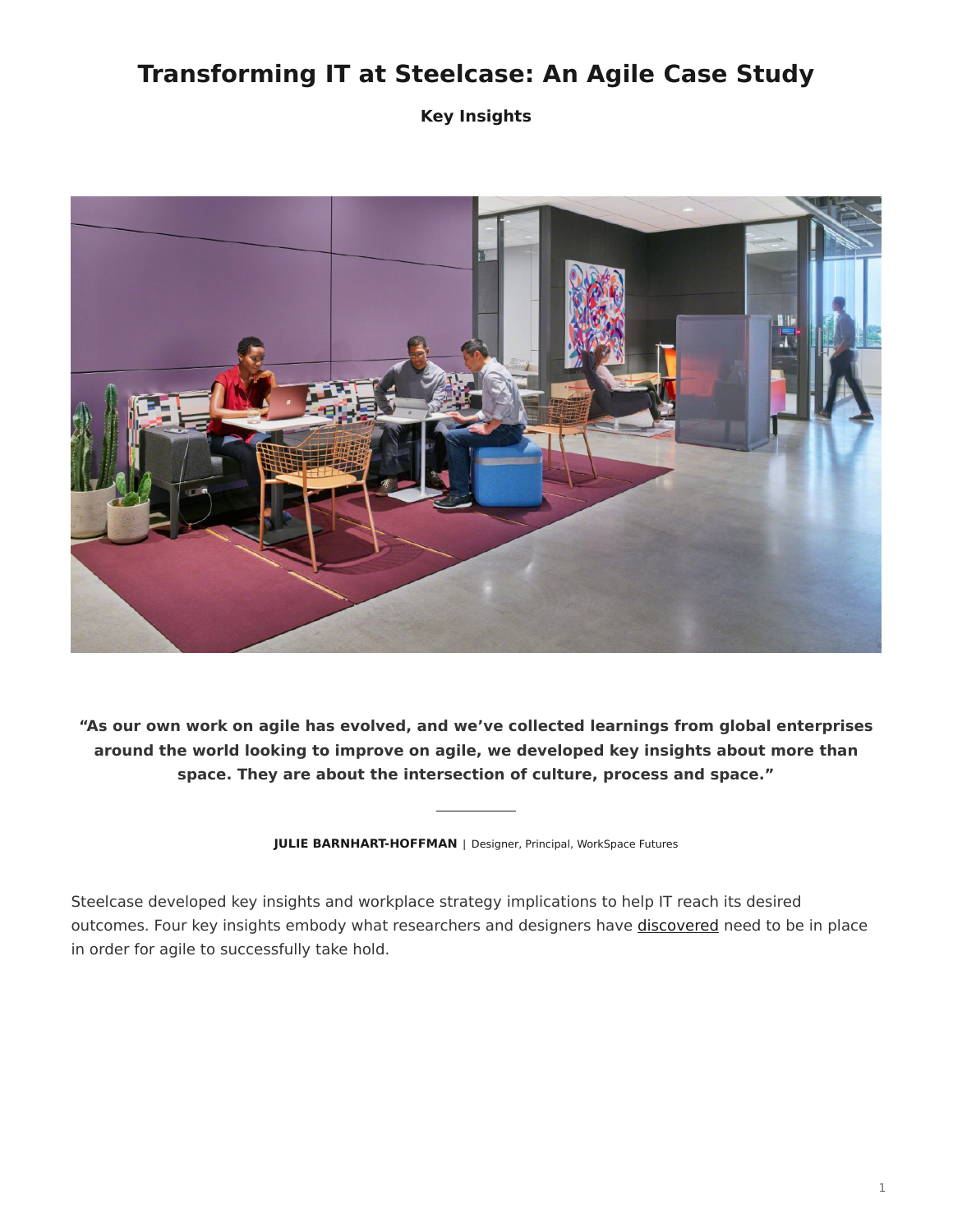

### **EMBED LEARNING**

### **Make the Implicit, Explicit**

Team members make their knowledge visible and accessible to the rest of the team; verbally and visually, vertically and horizontally and through analog and digital means.

#### **Tinker, Test and Trust**

Within agile, 'failing' results in great success because of the learning that occurs. Sharing challenges builds trust. And, small scale experimentation and celebrating the analog contribute to the team's success.

#### **Learn Together**

Being present together, iterating based on customer feedback and accelerated improvements extends social learning over time. Agile teams launch to learn rather than launch and abandon (ex. release 1.0, release 2.0, etc.)

#### **Measure, Improve, Focus**

Agile teams sit side-by-side with customers and interact regularly. They embrace accountability, with measurements occurring at the team level providing for growth and anticipating future improvements.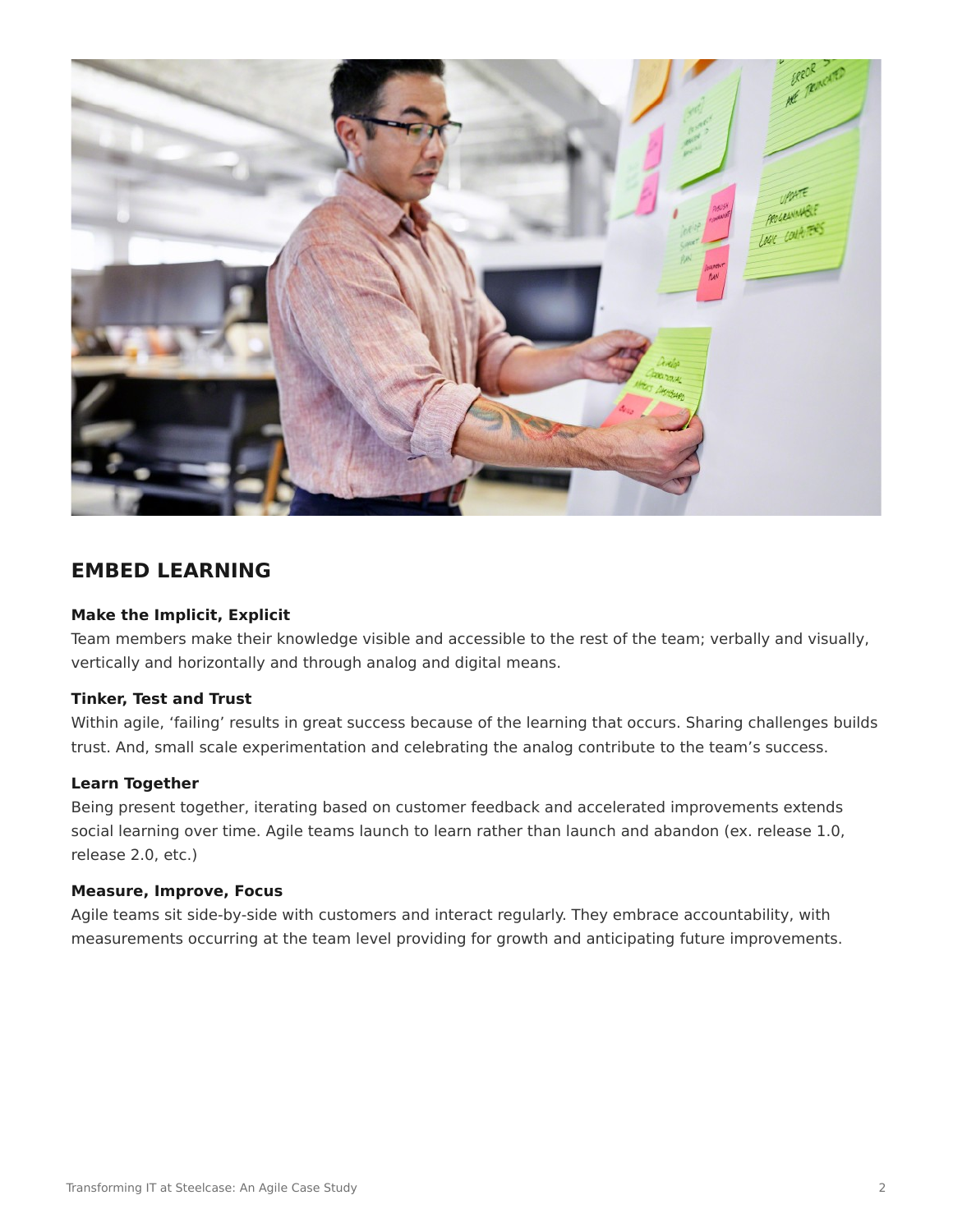

## **LEVERAGE SPACE IN NEW WAYS**

#### **Be Present**

Agile teams are present in the space, allowing for nuanced communication and nonverbal cues that enhance communication, empathy and trust. Presence increases the immediacy of information and shared knowledge, supporting speed in problem solving.

#### **Embrace Ambient Awareness**

Ambient awareness involves using the space around team areas and passageways to support people. The surrounding environment can let people mentally offload information or tasks by writing them down and posting them nearby until the time is right to come back to them. It can also allow for cognitive relief – letting people look out the window or at artwork to give them a way to reflect and rejuvenate.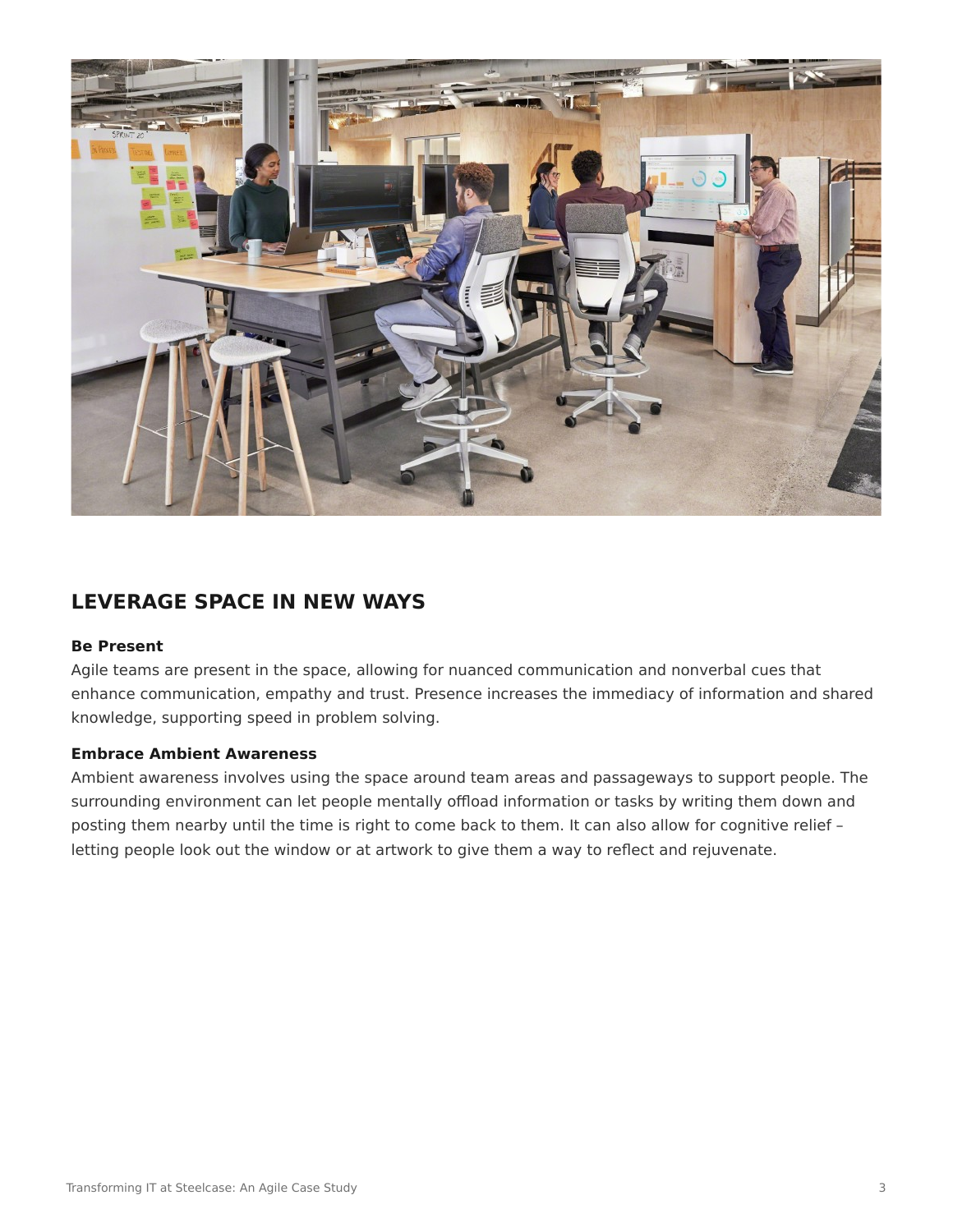

# **LEAD IN NEW WAYS**

### **Embrace a New Perspective on Leadership**

Agile requires leaders who enable, empower and eliminate roadblocks for their teams. They are servantleaders, accessible to their teams and storytellers who connect their teams to the agile "why." They also must be advocates of agile within the organization.

#### **Hold the Big Picture**

Agile teams need to see how their team and individual work connects to the overall company strategy. They cannot be successful until the broader organization embraces agile. Human Resources, IT and Facilities Management must work together.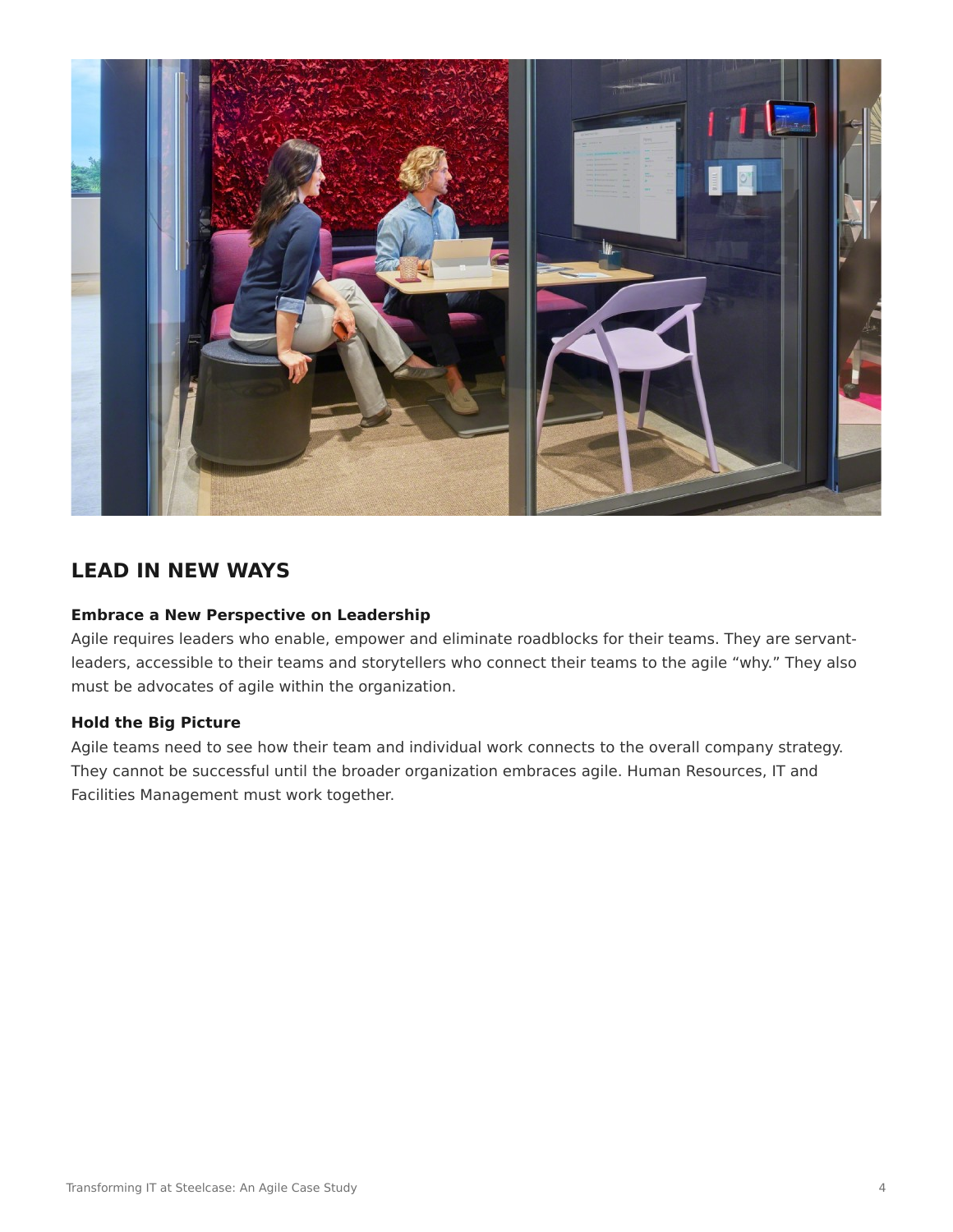

## **BUILD NETWORKS**

### **Treat the Team as a Unit**

Agile teams allow for self-expression and strong identities such as you'd find in a closely knit group. Rather than planning for individuals, plan for teams including ways to recognize individuals and the team.

#### **Foster Community**

Team members who think of themselves as part of this greater whole are more fulfilled and able to make greater contributions. By living together as neighbors, an agile community develops a common language, shares knowledge, develops skills and works in a cross-disciplinary manner.

**NEXT CHAPTER** – [Workplace Strategy Implications](https://www.steelcase.com/eu-en/research/articles/agile-case-study-workplace-strategy-implications/) **PREVIOUS CHAPTER** – [Change Management](https://www.steelcase.com/eu-en/research/articles/agile-case-study-change-management/)

[Table of Contents](https://www.steelcase.com/eu-en/research/articles/agile-case-study/)

**[+About Steelcase](https://www.steelcase.com/eu-en/about/steelcase/our-company/)**

**+Customer Care**